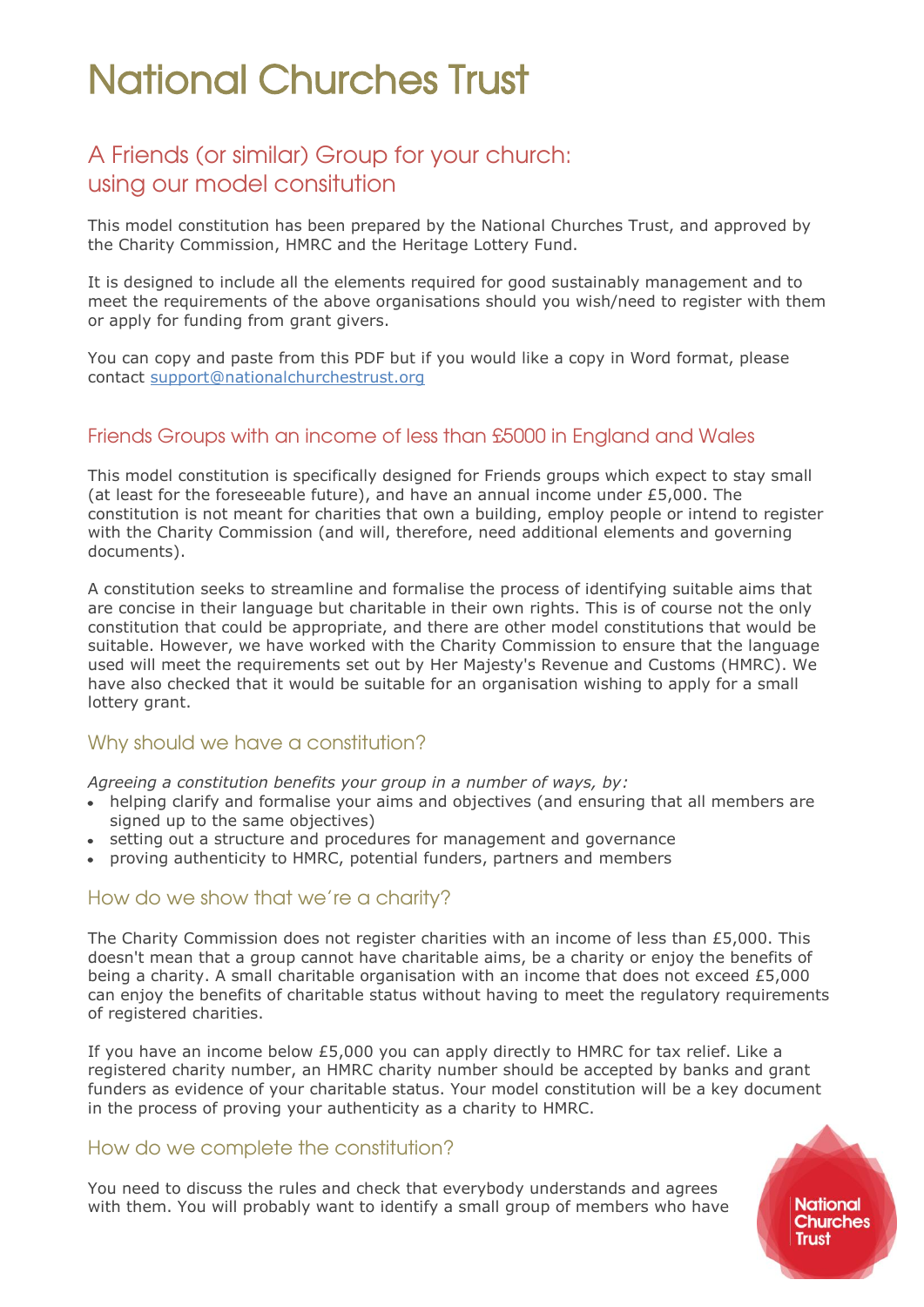the time and enthusiasm to act as a management group. This does not have to be an onerous task, but you will need a small group of people to be responsible for the main decisions.

- 1. You must agree a name for your group.
- 2. You must describe what the group has been set up for in the 'Purposes'. You might also need to say in which geographical area the charity will work. The objectives listed in Clause 2 can be deleted, individually or jointly, if they are not applicable, and others can be added. You can also delete the reference to *the grounds*, should this be something that will not be within the remit of your group. You should keep the 'Purposes' general enough to allow for new activities, but specific enough to ensure that the group does not go off track.
- 10. To adopt the constitution, the people who are on the management group need to sign and date it. By doing this they become the trustees of the charity until the first annual general meeting.

This constitution is suitable for a small charity, but it is important to recognise that just adopting it does not necessarily make the group a charity. To be a charity, all the purposes must be charitable and the organisation must be established for the public benefit. We have worked with the Charity Commission to ensure that the model constitution is suitable for a wide range of organisations.

### What happens if we grow?

Charities with an income of less than  $£5,000$  a year do not need to register with the Charity Commission. However, if your income grows larger than this, the charity must register. If you find that you are close to this income, you should read the Charity Commission's guidance on registering as a charity.

If you find your organisation is getting larger, wants to employ people or buy a building, or in the future wishes to register with the Commission, you will need to replace this constitution with a more comprehensive model governing document as this one will no longer be appropriate.

You can find out more about model governing documents on the Charity Commission website at: [http://www.charity](http://www.charity-commission.gov.uk/Start_up_a_charity/Guidance_on_registering/mgds.aspx)[commission.gov.uk/Start\\_up\\_a\\_charity/Guidance\\_on\\_registering/mgds.aspx](http://www.charity-commission.gov.uk/Start_up_a_charity/Guidance_on_registering/mgds.aspx)

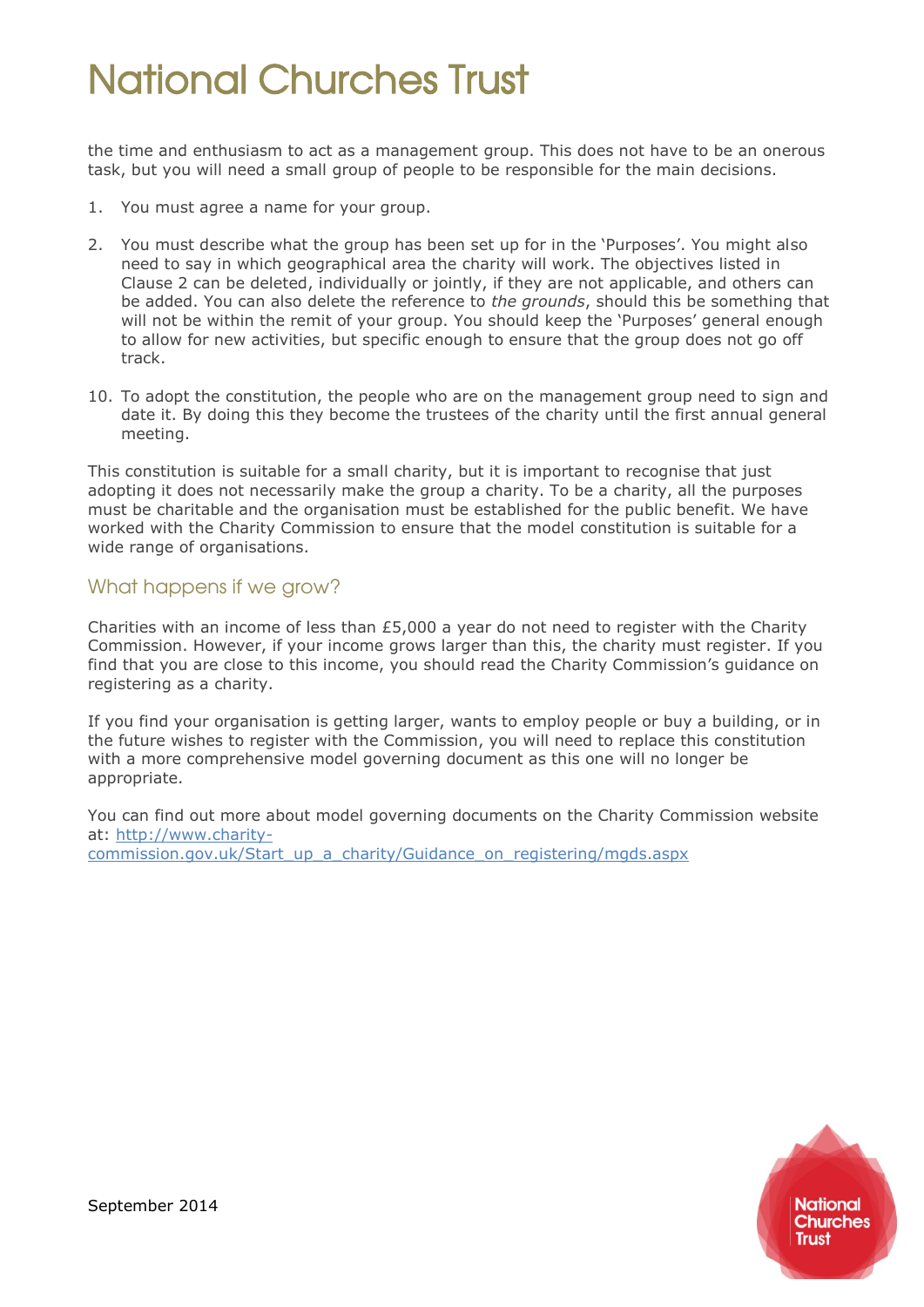#### **1. NAME**

The charity's name is: . . . . . . . . . . . . . . . . . . . . . . . . . . . . . .

#### **2. THE PURPOSES OF THE CHARITY ARE:**

To help conserve, maintain, and improve the fabric, furnishings and fittings of: . . . . . . . . . . . . . . . . . . . . . . . . . . . . . .

- and to 1) support the upkeep of the building [and its grounds];
	- 2) foster public interest in the building [and its grounds].

#### **3. TRUSTESS**

The trust shall be managed by a committee of trustees who are appointed at the Annual General Meeting (AGM), of the charity.

#### **4. CARRYING OUT THE PURPOSES**

- In order to carry out the charitable purposes, the trustees have the power to:
- 1) raise funds, receive grants and donations and collect annual subscriptions;
- 2) apply funds to carry out the work of the charity;
- 3) ensure that all projects meet the requirements of all statutory obligations;
- 4) co-operate with and support other charities with similar purposes; and
- 5) do anything which is lawful and necessary to achieve the purposes.

#### **5. MEMBERSHIP**

The membership of the charity shall be open to anyone, over the age of 18, interested in helping the group achieve its aims and will abide by the rules of the group. Once accepted by the trustees membership lasts for one year and is subject to an annual membership fee. Membership may be renewed on an annual basis and trustees will maintain an up-todate membership list.

The trustees may remove a person's membership if they believe it is in the best interests of the charity. The member has the right to be heard by the trustees before the decision is made and can be accompanied by a friend.

#### **6. ANNUAL GENERAL MEETING – AGM**

- 1) the AGM must be held every year, with 14 days notice given to all members telling them what is on the agenda. Minutes must be kept of the AGM;
- 2) there must be at least 4 members present at the AGM;
- 3) every member has one vote, or, in the case of family membership, each family has one vote;
- 4) the trustees shall present the annual report and accounts;
- 5) any member may stand for election as a trustee; and
- 6) members shall elect between 3 and 10 trustees to serve for the next year. They will retire at the next AGM but may stand for re-election.

#### **7. TRUSTEE MEETINGS**

- 1) trustees must hold at least 3 meetings each year. At their first meeting after the AGM they will elect a chair, treasurer and secretary. Trustees may act by majority decision;
- 2) at least 3 trustees must be present at the meeting to be able to take decisions. Minutes shall be kept for every meeting;